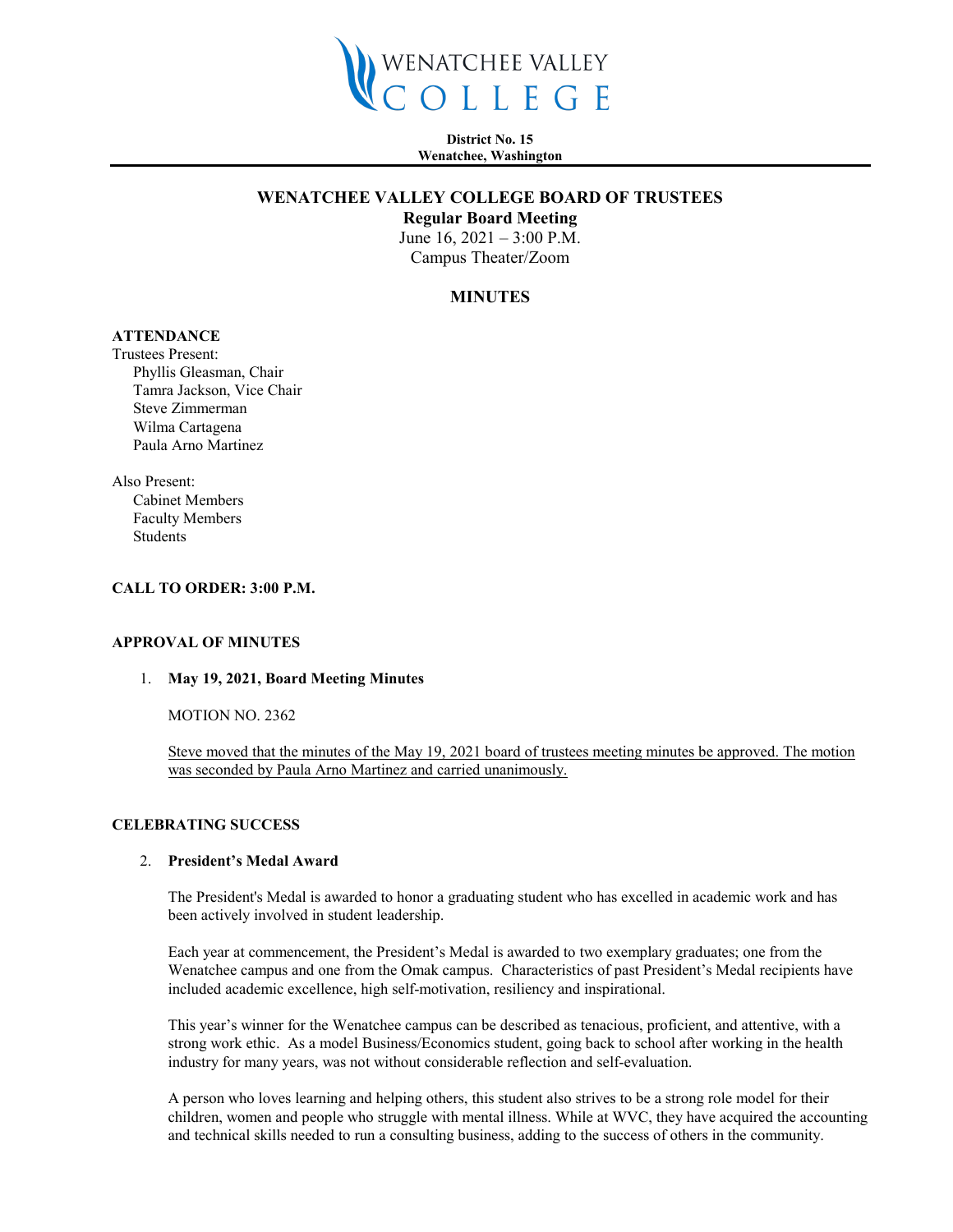I am pleased to congratulate Michelle Evans, Wenatchee's President Medal recipient.

The President's Medal recipient in Omak worked hard to reach personal and academic goals and did so with a positive attitude. Described as an outstanding servant leader and role model, the student has served on the student senate for the last three years.

As this year's ASWVC Omak President, they have engaged students in creative ways and passionately supported sustainability and anti-racism efforts. While taking a heavy course load, completing the Chemical Dependency program and a transfer degree, this student also volunteered at the homeless shelter, securing donations from local organizations for students and community members.

At WVC, with the encouragement from professors and staff and the experience gained as a senate leader, the student plans to pursue a degree in social work at Central Washington University.

It is my pleasure to congratulate, Belinda Raub Brown, Omak's President Medal Award recipient.

Many President's Medal winners have gone on to great achievements, have enhanced their communities, even become professors here at WVC. I am excited for what the future holds for this year's winners, Michelle and Belinda.

#### 3. **Year-End Awards**

LINDA SCHULTZ HERZOG FACULTY OF THE YEAR AWARD - Nominations are solicited from students and faculty for the Linda Schultz Herzog Faculty of the Year Award. A selection committee narrows the nomination list to three finalists. The entire faculty is then invited to vote on the finalists. The selection committee uses the returned ballots and other provided information to make a selection. If this selection is unanimous, then the selection is final. If the selection is not unanimous, the President selects among the finalists. The award of \$1,500 is presented at the end-of-year celebration, and the faculty member is honored at the graduation ceremony. This year's Linda Schultz Herzog faculty of the year award was presented to Dave Burns.

WVC PART-TIME FACULTY AWARD – started in 2018 – two are selected – one from each campus. Nominations are solicited from full-time and part-time faculty, students and staff for the WVC Part-Time Faculty Award. A selection committee selects a finalist for both the Wenatchee and Omak campuses. The award of \$500 is presented at the end-of-year celebration. This year's WVC Part-Time Faculty of the Year Award goes to David Hampton and Joan Qazi from Wenatchee and Cindy Kraske and Loretta Stover from Omak.

ALCOA EXCELLENCE IN TEACHING AWARD – Faculty members are invited to submit proposals that will support an instructor or team in the development of a project that significantly increases student learning effectiveness. All proposals are submitted to the professional development committee who makes the final selection. This year the \$1,500 Alcoa Excellence in Teaching Award was given to the Accelerated Pre-College English with Support Project; Janna Goodyear, Rochelle Riling and Lynne Kottmeier.

ALCOA CLASSIFIED STAFF AWARD – Nominations for the Alcoa Classified Staff Award are solicited from the campus community. A selection committee then narrows the nomination list down to five and the classified staff has the opportunity to vote. The top three vote recipients are presented to the president for selection This year the award of \$1,000 was presented to Aimee Pope.

EXEMPT STAFF OF THE YEAR AWARD - Nominations are solicited from all WVC employees for the Exempt Staff of the Year Award. A selection committee then narrows the nomination list down to three. This list is given to the president for a final selection. A \$1,000 award is provided by the Foundation and this year the recipient is Chad Evans.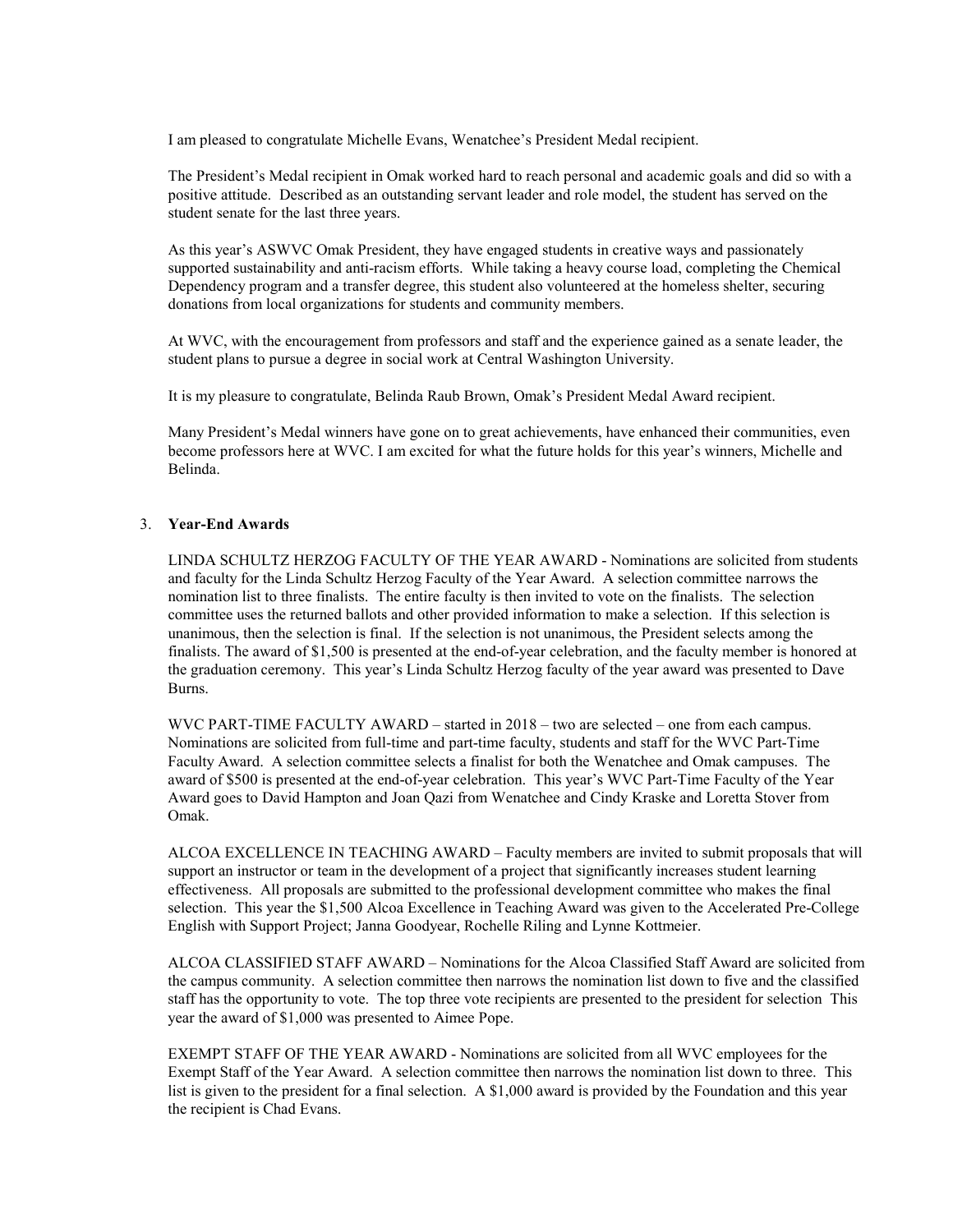ANNA PIERATT SPIRIT OF WVC AWARD – The Anna Pieratt Spirit of Wenatchee Valley College Award was established in 2001 to honor individuals or groups who have demonstrated the spirit (positive attitude, enthusiasm, caring and extra effort) exemplified by Anna when she served as executive assistant to the president from 1977 to 1992. Anna was quite involved in activities and events to improve both internal and external relations. It was her contact with the Schultz family that led to major donations from the Schultz family to the college in the form of scholarships and funding the Faculty of the Year Award. This year's winner of the Anna Pieratt Spirit of WVC Award is Wenatchee Valley College Employees.

## **SPECIAL REPORTS**

- 4. **Emilio (Sebas) Garcia, ASWVC Wenatchee President** Emilio Garcia was not present to provide a verbal report.
- 5. **Belinda Brown Raub, ASWVC Omak President** Belinda Brown Raub did not add to her written report.
- 6. **Patrick Tracy, AHE President** Patrick Tracy was not present to provide a verbal report.
- 7. **Mike Nelson, WPEA Chief Shop Steward** Mike Nelson was not present to give a verbal report.

## **STAFF REPORTS**

- 8. **Brett Riley, Vice President of Administrative Services** Brett Riley did not add to his written report.
- 9. **Dr. Tod Treat, Vice President of Instruction**

Dr. Treat acknowledge the work of the deans in designing Dean's Day. It was an outstanding event where over 70 faculty participated. PACE was a topic of discussion and how faculty can improve. Acknowledge the great work instruction is doing around equity and the success rate of Native American and Latinx students. Dean's day also included faculty in-person, outdoor celebrations on both campuses.

The union sent out a survey about what faculty learned during COVID, over 37 faculty have participated and provided a lot of knowledge.

## 10. **Dr. Chio Flores, Vice President of Student Services**

The code of conduct policies are being reviewed by different groups and providing feedback. Policies will be presented to the board in September.

#### 11. **Dr. Jim Richardson, President**

President Dr. Richardson acknowledge the long year and the different struggles the college has faced, including ctcLink and the pandemic. He thanked the ICS team for their work on monitoring the state of the pandemic and the great work they have done in doing what is best for staff and students.

## **ACTION**

#### 12. **2021-2022 ASWVC Budget: Chio Flores, Vice President of Student Services**

The proposed 2021-2022 ASWVC Budget was reviewed at the board work session.

MOTION NO. 2363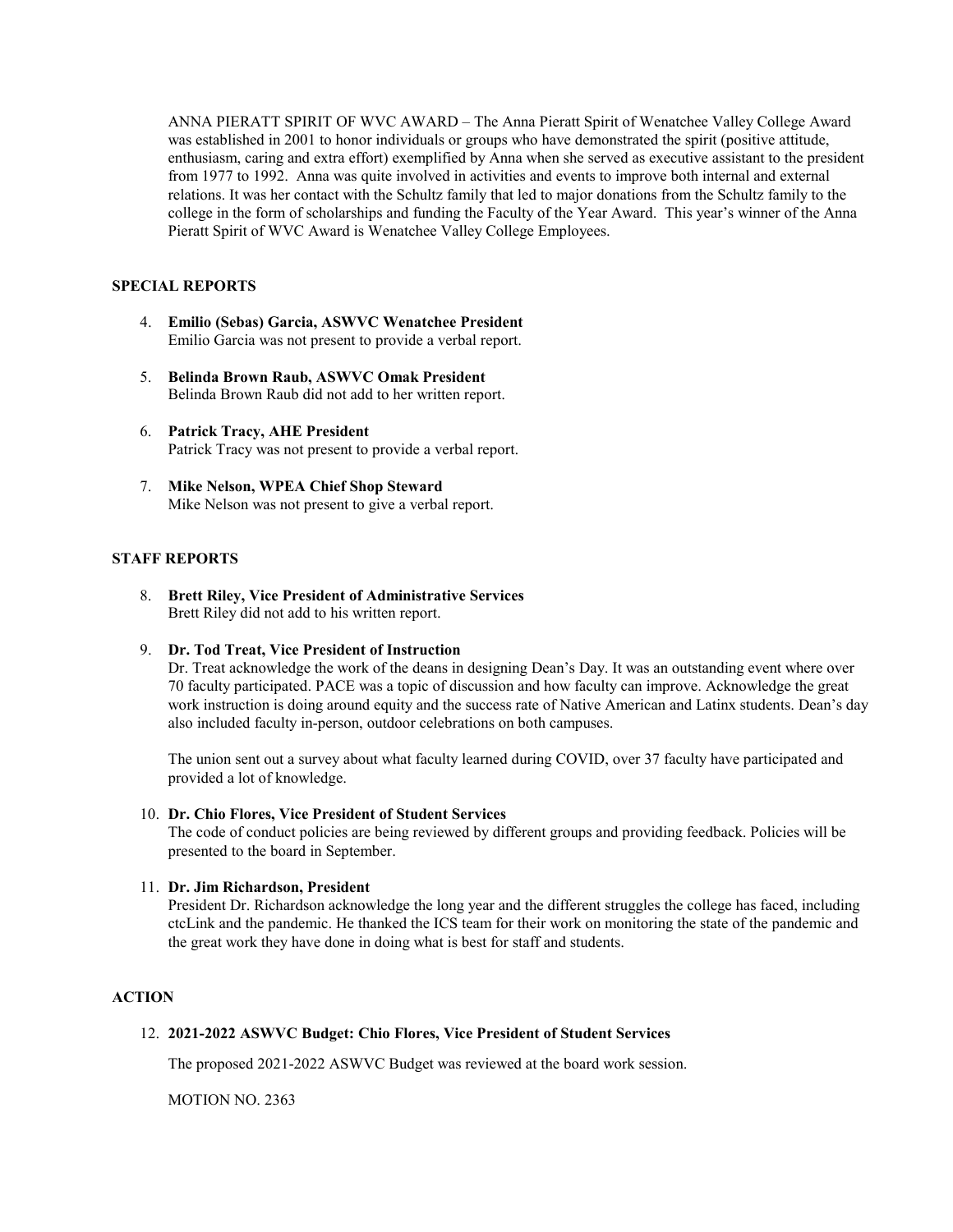Steve Zimmerman moved that the 2021-2022 ASWVC Budget be approved as presented. The motion was seconded by Tamra Jackson and carried unanimously.

*(Exhibit A)*

## 13. **2021-2022 ASWVCO Budget: Chio Flores, Vice President of Student Services**

The proposed 2021-2022 ASWVCO Budget was reviewed at the board work session.

MOTION NO. 2364

Steve Zimmerman moved that the 2021-2022 ASWVCO Budget be approved as presented. The motion was seconded by Tamra Jackson and carried unanimously.

*(Exhibit B)*

## 14. **Rescind Policy 700.210 World Wide Web Privacy and Amend Policy 700.250 World Wide Web: Libby Siebens, Executive Director of Public Relations**

Proposal to rescind Policy 700.210 World Wide Web Privacy and amend 700.250 World Wide Web (renamed to Website Use and Privacy) was discussed in detail during the board work session.

MOTION NO. 2365

Paula Arno Martinez moved to rescind Policy 700.210 World Wide Web Privacy and amend Policy 700.250 World Wide Web. The motion was seconded by Tamra Jackson and carried unanimously.

*(Exhibit C)*

#### 15. **Continued Spending Authority: Brett Riley, Vice President of Administrative Services**

The 2020-2021 budget expires on June 30, 2021, the board is being asked for temporary spending authority to allow essential college services to continue until legislature adopts an operating budget.

MOTION NO. 2366

Tamara Jackson moved that the board grant authority to continue spending until the adoption of a new budget. The motion was seconded by Steve Zimmerman and carried unanimously.

## 16. **Core Theme Indicators: Ty Jones, Director of Institutional Effectiveness**

The core theme indicators will measure the mission fulfillment, institutional planning and accreditation reporting. The core theme indicators were reviewed and discussed in detail during the board work session.

MOTION NO. 2367

Paula Arno Martinez moved to approve the core theme indicators as presented. The motion was seconded by Tamra Jackson and carried unanimously.

#### 17. **Wenatchee Valley College Mission Statement: Jim Richardson, President**

Wenatchee Valley College enriches North Central Washington by serving educational and cultural needs of communities and residents throughout the service area. The college is committed to diversity, equity and inclusion for all students and employees and provides high-quality transfer, liberal arts, professional/technical, basic skills and continuing education for students of diverse ethnic and economic backgrounds.